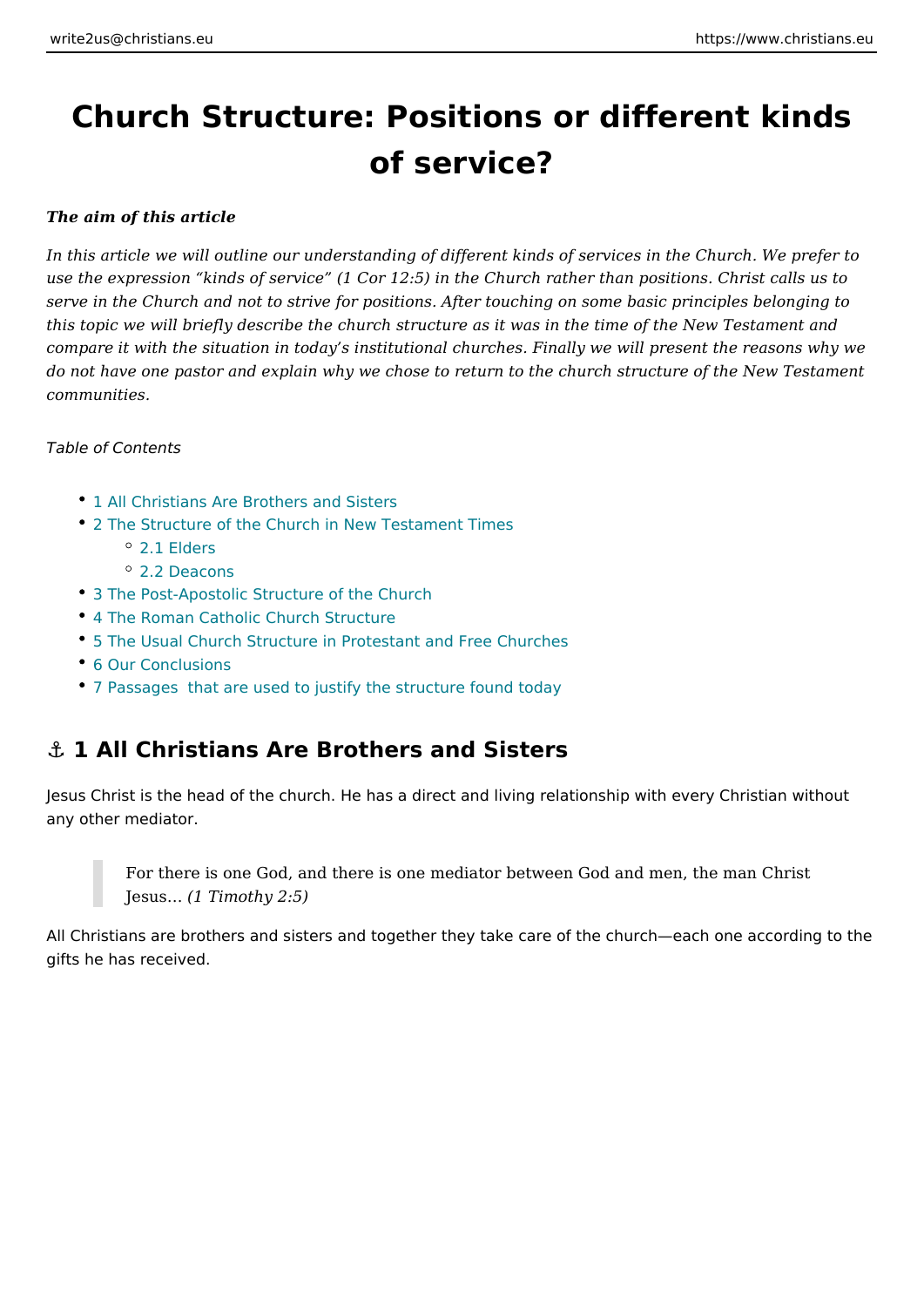<span id="page-1-0"></span>But God has so composed the body, giving greater honour to the part that lacked it, that there may be no division in the body, but that the members may have the same care for one another. *(1 Corinthians 12:24–25)*

But you are not to be called rabbi, for you have one teacher, and you are all brothers. And call no man your father on earth, for you have one Father, who is in heaven.Neither be called instructors, for you have one instructor, the Christ. The greatestamong you shall be your servant. Whoever exalts himself will be humbled, and whoeverhumbles himself will be exalted. *(Matthew 23:8–12)*

There are differences among Christians in experience, knowledge of the Bible, and obedience to God. We should be aware of these differences but we should never consider them fundamental differences. We cannot divide Christians into two groups—those who have been enabled to reveal God's will and those who follow (i.e. clergy and laymen, those who have and have not been baptised with the Holy Spirit, etc.).

# **⚓ 2 The Structure of the Church in New Testament Times**

#### **⚓ 2.1 Elders**

In the Acts of the Apostles we read of various examples where the Apostles appointed elders:

And when they had appointed elders for them in every church, with prayer and fasting they committed them to the Lord in whom they had believed. *(Acts 14:23)*

**The elders** (Greek: elder = *presbyteros*) are Christians who, because of their maturity in faith and their obedience, were respected by the communities and took care of them. In the New Testament **they are also called overseers** (Greek: overseer = *episkopos*) **and shepherds** (Greek: *poimenes*) **of the church.**

Now from Miletus he sent to Ephesus and called the elders of the church to come to him. *(Acts 20:17)*

…and in the same context we read about the same people:

Take heed therefore to yourselves, and to all the flock, wherein the Holy Spirit has set you as overseers, to shepherd the assembly of God, which he has purchased with the blood of his own. *(Acts 20:28)* (Darby translation)

The elders mentioned in verse 17 are called overseers here in verse 28. Their service is to shepherd the assembly of God. The way these terms are used interchangeably reveals that they do not describe different levels of hierarchy. They simply describe different aspects of the same service. In some translations the word "overseer" (*episkopos*) is rendered "bishop". In the Bible *episkopos* just means an elder and cannot be compared to the so-called "bishops" of today. Actually, it was only in the second century that a single person became the leader of a community in one town, unlike in the time of the Apostles when communities were not led by one person but by a collective of elders.

Elders are addressed in plural in *Philippians 1:1* and *1 Peter 5:1–5.*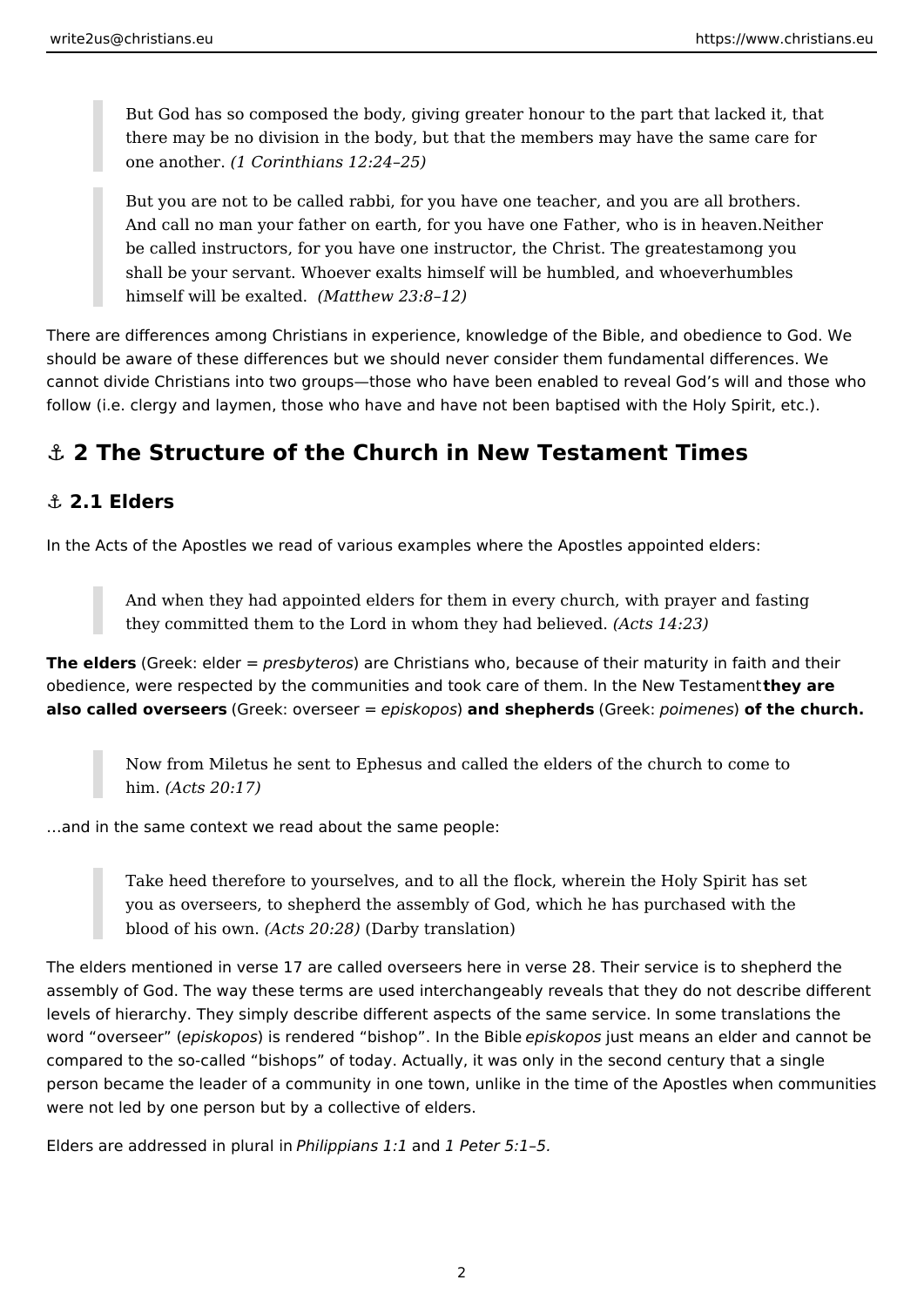Paul and Timothy, servants of Christ Jesus, To all the saints in Christ Jesus who are at Philippi, with the overseers (Philippians 1:1)

So I exhort the elders among you, as a fellow elder and a witness of the  $Christ. 81$  Peter  $5:1$ )

In Acts 14:  $23 d$  Titus 1<sup>15</sup> several elders were appointed.

This structure was a certain kind of protection against false teachings. If one of he would be reproved by the others.

Pay careful attention to yourselves and to all the flock, of which the Ho made you overseers & and from among your own selves will arise men spe things, to draw away the disciple  $\frac{20 \text{ h}}{20 \text{ h}}$  and  $\frac{30}{20}$ 

It was also a protection against the danger of a single person gaining an exalted in 3 John 9:

I have written something to the church, but Diotrephes, who likes to put does not acknowledge our authority.

The collective leading of the Christian community, as illustrated above, does not decide everythi Moattllmew 18:15 Jesus shows that the most important decisions should be carried by an analyzi the whole church.

If your brother sins, go and show him his fault in private; if he listens [ won your brother. But if he does not listen to you, take one or two more that by the mouth of two or three witnesses every fact may be confirmed to listen to them, tell it to the church; and if he refuses to listen even him be to you as a Gentile and a tax collector. Truly I say to you, whate earth shall have been bound in heaven; and whatever you loose on earth loosed in hea Weantthew 18:15 18, NASB)

What then, brothers? When you come together, each one has a hymn, a revelation, a tongue, or an interpretation. Let all things be done for building two or three prophets speak, and let the others weigh what is said. If a made to another sitting there, let the first be silent. For you can all pro one, so that all may learn and all be echa point a gas must  $14:26,29$  31)

Beloved, although I was very eager to write to you about our common sa it necessary to write appealing to you to contend for the faith that was delivered to the  $$div$ which  $3)$ 

Every Christian bears responsibility for the teaching and the decisions of the ch An elder should not replace the function of the body but he should care for its w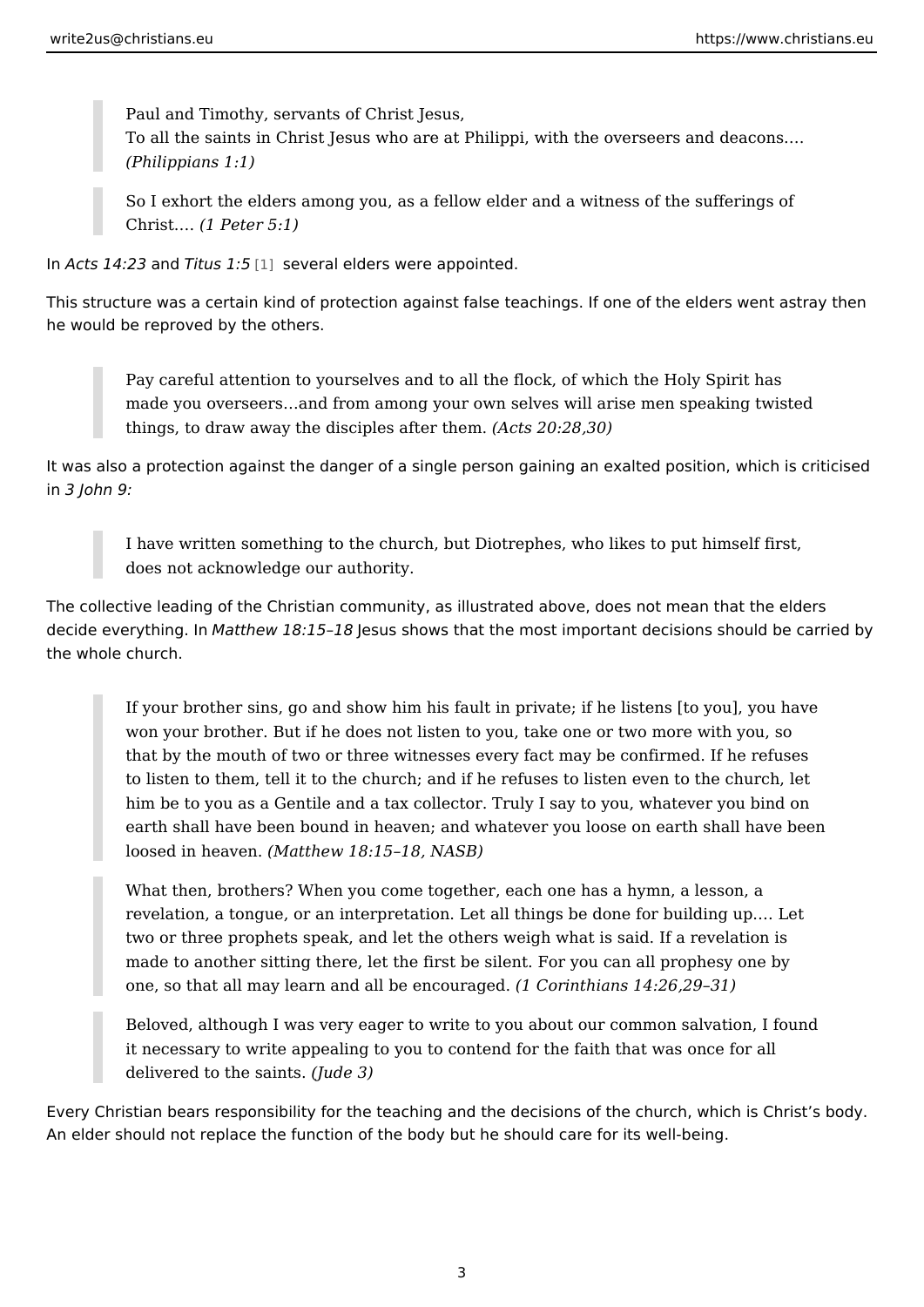#### <span id="page-3-0"></span>&" 2.2 Deacons

Philippians 1:1 mentions deacons. The Greek word means a servant, helper o expressions are found in Acts 6:1 6.

& their widows were being neglected in the dæily Adcits for bution

It is not right that we should give up preaching the Wortch Coldes. Sold to serve (Acts 6:2)

The issue here is the distribution of food among the needy Christians. The Apost disciples who took this service on. They are not called deacons in this passage deacon use dhiin ippians a hid Timothy Bs 8 also connected with the service of organi distributing material things.

#### 3 The Post-Apostolic Structure of the Church

After the death of the Apostles Peter and Paul the situation did not essentially or a letter, which the Christian community in Rome wrote to the Christian communit year A.D. 70. This letter is known as the First Letter of Clement. It does not for and we quote it here only as a historical document. The main concern of this let to elders. We read there:

For our sin will not be small, if we eject from the episcopate those who ha and holily fulfilled its duties. Blessed are those presbyters who, having fir before now, have obtained a fruitful and perfect departure [from this world no fear lest any one deprive them of the place now appointed them. But we have removed some men of excellent behaviour from the ministry, which th blamelessly and with  $h$  to  $\mathbb{C}$ dement 44)

We read about presbyters (elders) who fulfil the task of episcopate (the task of episkop  $\phi$  sverseer) panesbyter (cesider) are once again used synonymously in this lett read nothing about a single leader. We can see here that the New Testament chu above did not change even after the death of the Apostles. The Apostles did not the local churches even when they left this world behind. So when the apostle P church, though he was aware that some Christians were in danger of falling away

And now I commend you to God and to the wor( $\alpha$  oths  $h2\theta$ : $\beta$  $2\theta$ ce. &

By the beginning of the second century, though, we already find a single leader Christian communities in Asia Minor and Syrian Antioechis hTo head in electar Isle ow hich w originally a synonym for elders. We read about them in the letters of Ignatius of without any reference to their special appointment by the Apostles. Nothing asuge ] came to existence by the will of the Apostles. Apart from Matthias, who replace apostle (Acts 1:15 26), there is no mention in the Bible of the need to appo $\beta$ nt s ]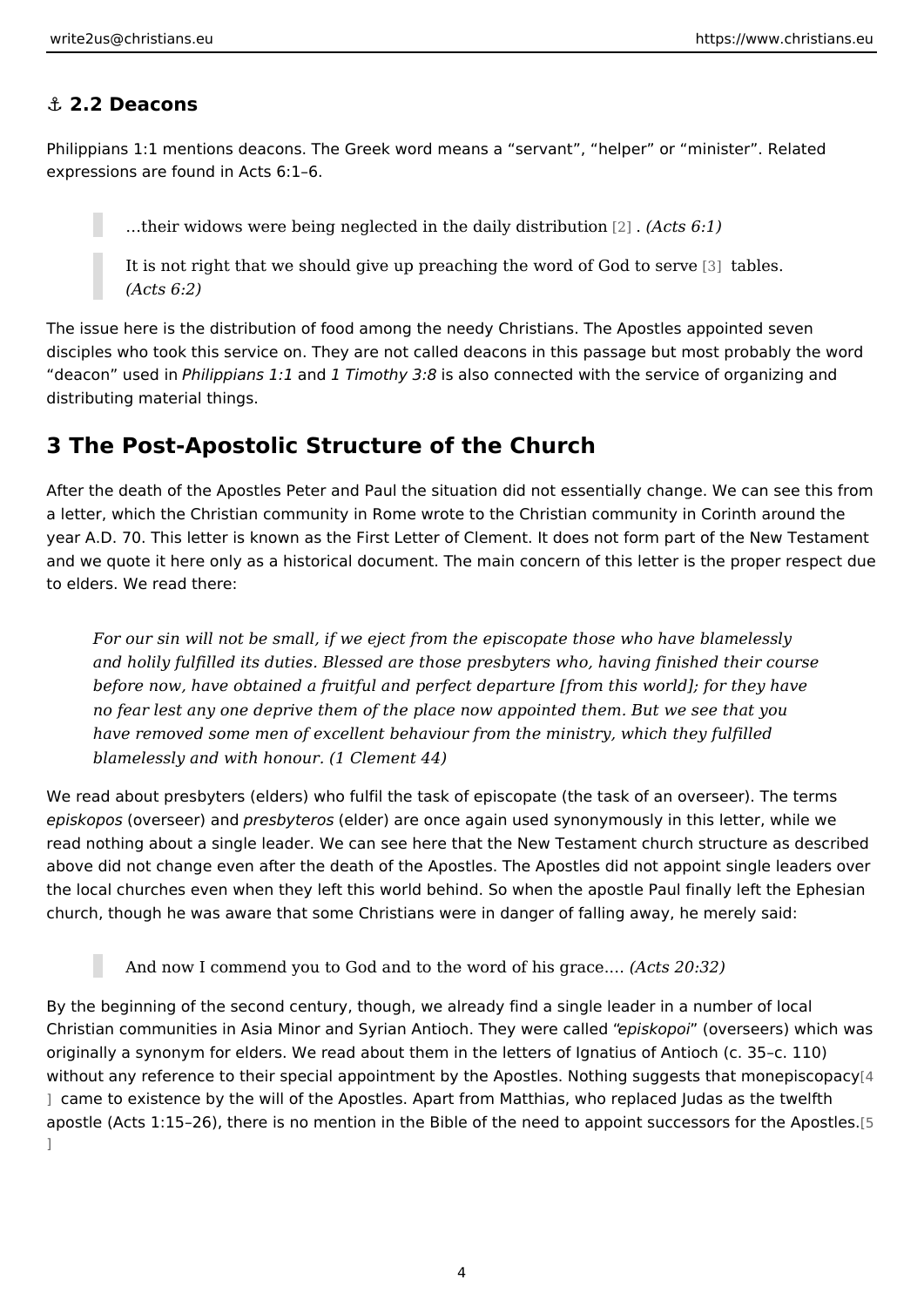<span id="page-4-0"></span>Ignatius imagined the role of a bishop in the church as follows:

See that you all follow the bishop, even as Jesus Christ does the Father. & anything connected with the Church without the bishop. & Wherever the bish appear, there let the multitude of the people also be; even as, wherever  $J_{\ell}$ there is the C[ath](#page-7-0)oCitcurch. It is not lawful without the bishop either to bapt celebrate a love-feast; but whatsoever he shall approve of, that is also ple that everything that is done may be secure and valid. &He who honours the honoured by God; he who does anything without the knowledge of the bisho serve the de Sim yrna  $8:1$  9:1)

Emphasizing the role of a single person in this way is completely alien to the Ne

This development continued so that by the end of the second century Ireneus fro episkoptoi be the successors of the Apostles.

#### &" 4 The Roman Catholic Church Structure

In the documents of the Roman Catholic Second Vatican Council (1965) we read:

But the task of authentically interpreting the word of God, whether written has been entrusted exclusively to the living teaching office of the Church, exercised in the name of Jesus Christ. This teaching office is not above th serves it, teaching only what has been handed on, listening to it devoutly, scrupulously and explaining it faithfully in accord with a divine commission help of the Holy Spirit, it draws from this one deposit of faith everything w for belief as divinely  $n(\mathbf{y})$   $\mathbf{z}$  and  $\mathbf{z}$  and  $\mathbf{z}$  and  $\mathbf{z}$  and  $\mathbf{z}$  are  $\mathbf{z}$  and  $\mathbf{z}$  are  $\mathbf{z}$  are  $\mathbf{z}$  and  $\mathbf{z}$  are  $\mathbf{z}$  are  $\mathbf{z}$  are  $\mathbf{z}$  are  $\mathbf{z}$  are  $\mathbf{z$ 

What this practically means is that one needs a special key to unlock the Bib Catholic Church, priests as representatives of the bishop hold the key to unlock scripture.

The apostle John, on the other hand, wrote in his first letter to all Christians:

I write these things to you about those who are trying to deceive you. B that you received from him abides in you, and you have no need that an teach you. But as his anointing teaches you about everything, and is tru lie just as it has taught you, a $\frac{1}{d}$  de oihn h2m2.6 27)

The key to understanding the Holy Scriptures is the Holy Spirit who dwells in all anointing John refers to.

In the Roman Catholic Church the authority of the bishops is often compared wit regard the authority of the Apostles as unique due to their personal experience played in laying the foundations of the church.

So then you are no longer strangers and aliens, but you are fellow citiz saints and members of the household of God, built on the foundation of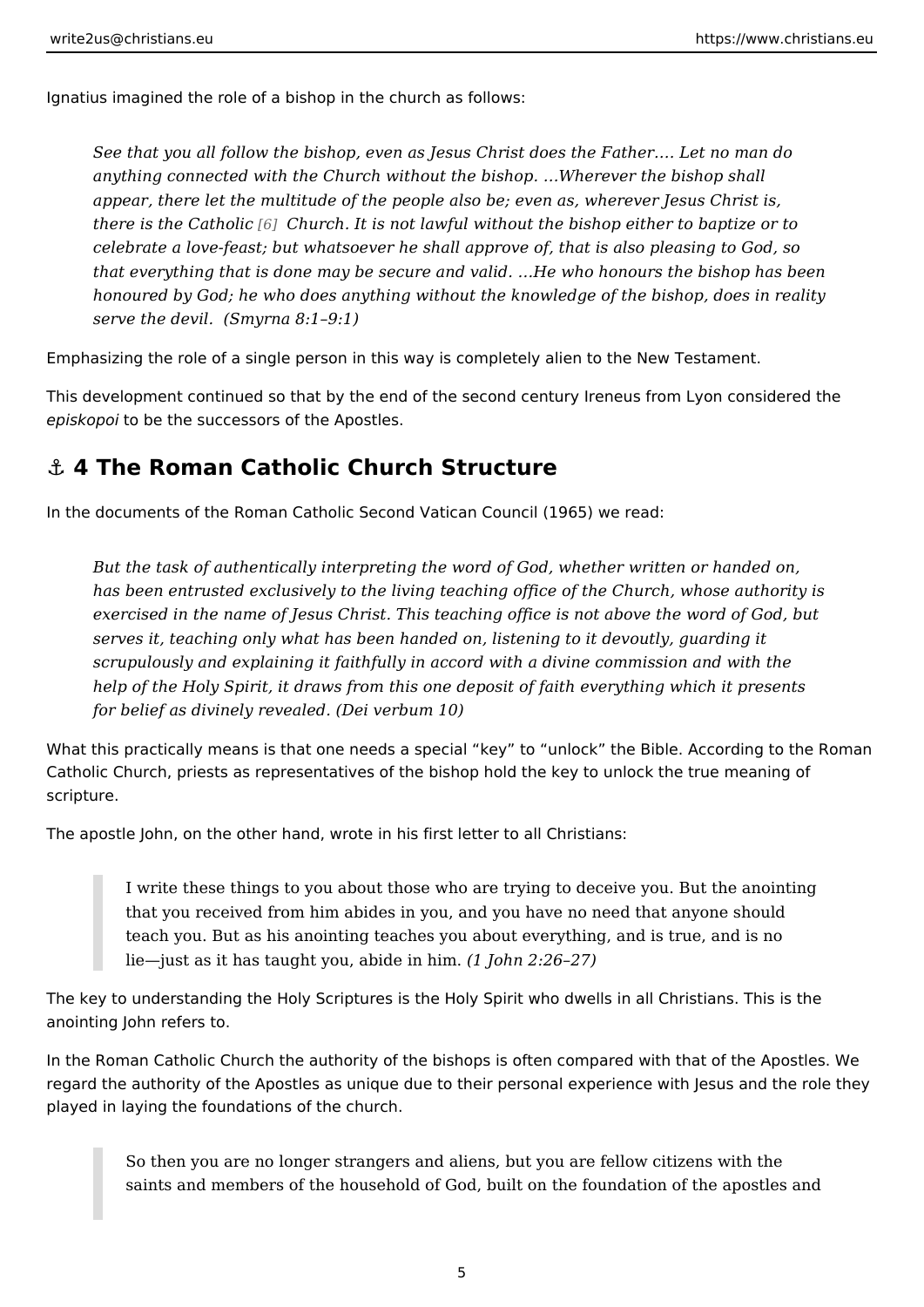prophets, Christ Jesus himself being the cornerstone.… *(Ephesians 2:19–20)*

<span id="page-5-0"></span>The apostle Paul also connects his apostleship with having seen Jesus:

Am I not free? Am I not an apostle? Have I not seen Jesus our Lord? Are not you my workmanship in the Lord? *(1 Corinthians 9:1)*

#### **⚓ 5 The Usual Church Structure in Protestant and Free Churches**

Most Protestants and free churches reject the Roman Catholic doctrine about the teaching office of bishops. At the same time they usually see the necessity of appointing one pastor over the elders. The pastor takes the task of preaching in the church and has the last word in important decisions. One argument often given in support of this is the example of Timothy and Titus, Paul's co-workers, who had significant authority in Ephesus and Crete (*1Timothy 1:3*, *Titus 1:5*). This reasoning disregards the fact that these co-workers were left in these places to finish the work of the apostle. They did not remain there indefinitely and no position or office was established to continue their role after their departure.

Jerome, one of the church fathers from the fourth century, did not consider this widespread form of church government to have been given by the Lord but to have been a later development within the church. He wrote:

*…Before splits appeared in [our] religion through the stimulation of the devil, and before it was spoken among the people: "I belong to Paul, I to Apollos, and I to Cephas himself", the churches had been governed jointly by councils of presbyters. As soon as each of them started considering those he baptised his own, and not Christ's, it was decided all over the world that one man chosen from among presbyters [in each community — translator's remark] should be set over the rest to take care of the whole church. In this way the seeds of schism were done away with. …For that reason bishops should consider that they were placed over presbyters due to a custom rather than by a command of the Lord; and that one ought to rule the church jointly, imitating Moses who, though he might have stayed alone in the lead of Israel, chose seventy men with whom he judged the people together. (Jerome, Commentarius in epistulam Pauli ad Titum 1:5)*

But implementing a man-made "custom" is not a real spiritual solution for the problem.

### **⚓ 6 Our Conclusions**

- 1. No man is infallible. Every one may need correction. Every Christian should grow in bearing responsibility. We do not see it as God's leading to appoint one leader over the church or a local Christian community.
- 2. Elders help a Christian church to hold onto the right teaching and way of life. Their authority should not be based on a university degree or on leadership skills but on their obedience to God, Christian virtues, experience, and their ability to teach. Elders in the church can be either appointed or naturally recognized by their good example and perseverance. In the Bible we do not find any examples of a church appointing elders by vote. Unlike many communities in the New Testament, our community was not founded by missionaries who appointed elders. We have grown gradually and we know each other well. We also know our elders. This does not change their task, and everything we have said concerning elders can be applied to them. They take part in our lives and we take part in theirs. They earn their own money in normal jobs, as do the others. They, too, need encouragement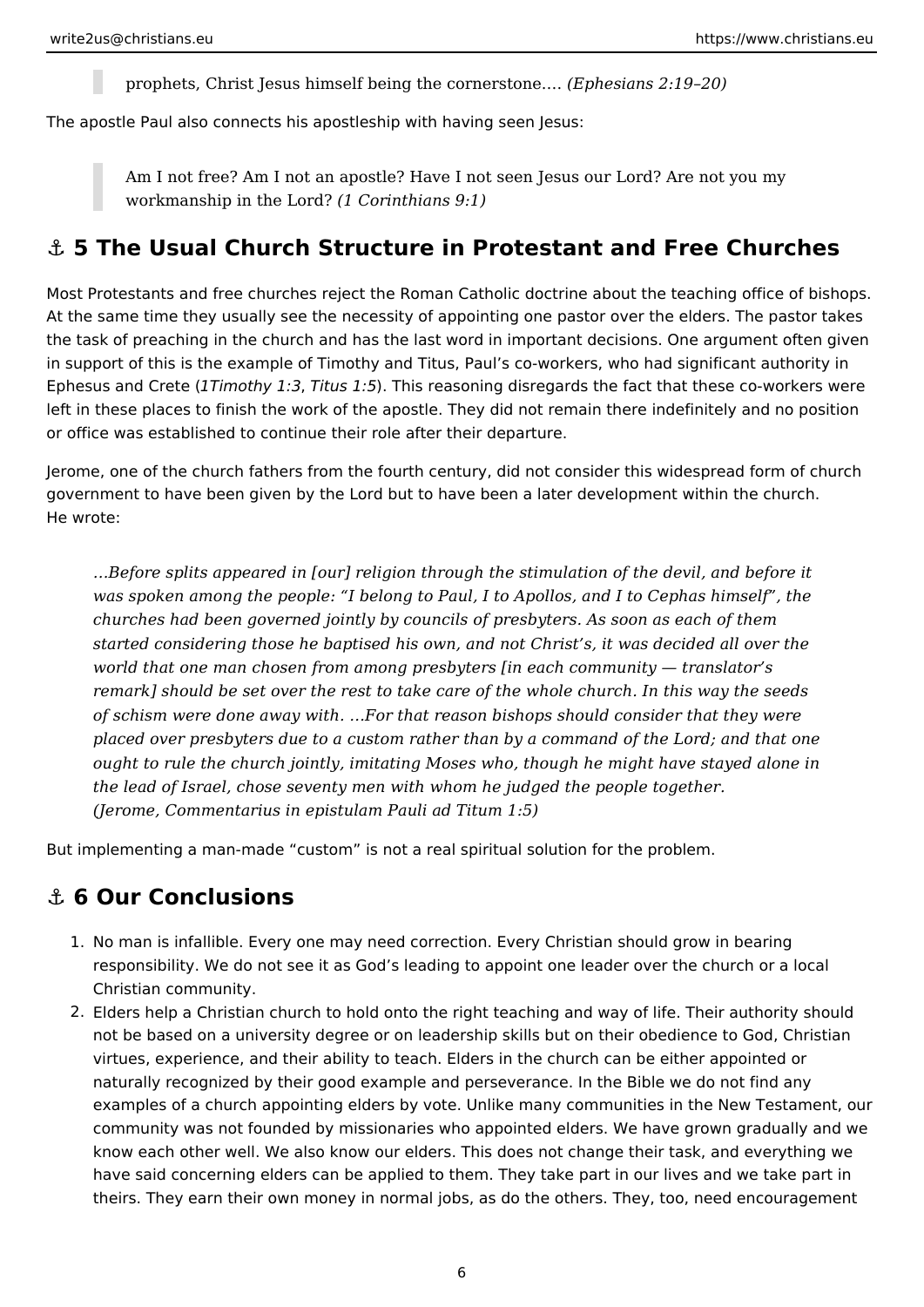<span id="page-6-0"></span>and admonition, as do the others. They, too, confess their sins to any of the other Christians. The elders are not the only ones who teach.

3. We should not come together to be fed a programme but to share. It is not difficult to take part in meetings where somebody puts on a programme. This way, however, does not teach a person to take on responsibility. If Christians do not learn to bear responsibility for the church a development towards a wrong structure is unavoidable. Loving others means taking on responsibility for them. The Apostle Paul encourages us to do this:

I myself am satisfied about you, my brothers, that you yourselves are full of goodness, filled with all knowledge and able to instruct one another. *(Romans 15:14)*

Brothers, if anyone is caught in any transgression, you who are spiritual should restore him in a spirit of gentleness. Keep watch on yourself, lest you too be tempted. *(Galatians 6:1)*

In doing this we can build unity which is not imposed from above but which comes from our hearts. Such unity can also be a testimony for the world.

But if all prophesy, and an unbeliever or an ungifted man enters, he is convicted by all, he is called to account by all; the secrets of his heart are disclosed; and so he will fall on his face and worship God, declaring that God is certainly among you. *(1 Corinthians 14:24–25)*

We learn to bear this responsibility every day, preserving the humility that makes us able to listen to the others—to our elders, but also to our younger spiritual brothers and sisters. *(1 Peter 5:5)*

# **⚓ 7 Passages that are used to justify the structure found today**

There are two passages where the word "overseer" (Gk: episkopos) is written in singular. Namely 1 Timothy 3:2 and Titus 1:7. Titus 1:5 refers to the same people, and there you can see that it assumes there are several elders or overseers in a community. Here Paul describes the prerequisites for being an overseer in the community. He does not want to say that there should only be one. The description of the deacons in 1 Timothy 3:8 is written in plural, but this does not contradict the description in singular in the earlier verses. They are simply different ways of listing the most important requirements for both tasks. It's like saying: motorbikes usually have two wheels. A car, however, always has four.

In Hebrews 13 leaders are mentioned twice. In verse 7 the apostles and elders from the beginning of the church are meant. In verse 17 the elders at the time of writing the letter are meant. This is just another term for the elders or overseers — which is another indication that the early Christians did not have official titles and positions.